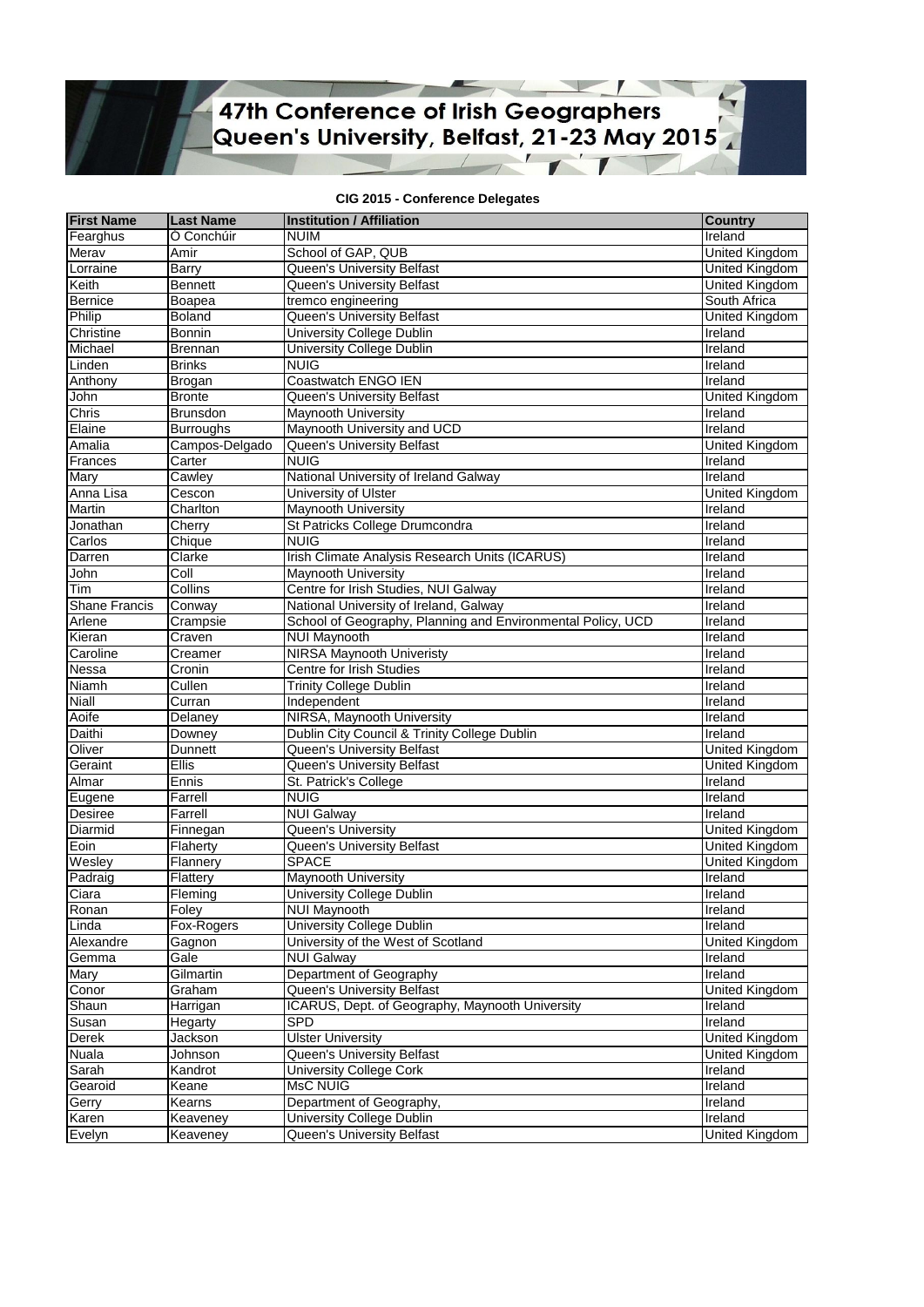| Mary                   | Kelly                    | kingston University London                                       | United Kingdom                   |
|------------------------|--------------------------|------------------------------------------------------------------|----------------------------------|
| Christina              | Kelly                    | Queen's University Belfast                                       | United Kingdom                   |
| Sinead                 | Kelly                    | Department of Geography, NUIM                                    | Ireland                          |
| <b>Therese</b>         | Kenna                    | <b>University College Cork</b>                                   | Ireland                          |
| Kelvin                 | Kojo                     | tremco engineering                                               | South Africa                     |
| M. SATISH              | <b>KUMAR</b>             | School of Geography, Archaeology & Palaeoecology                 | United Kingdom                   |
| Anna-Kaisa             | Kuusisto-Arponen         | University of Tampere & Maynooth University                      | Finland                          |
| Tracey P.              | Lauriault                | NIRSA, NUI Maynooth                                              | <b>Treland</b>                   |
| Philip                 | Lawton                   | <b>NUI Galway</b>                                                | <b>Ireland</b>                   |
| Valerie                | Ledwith                  | <b>NUI Galway</b>                                                | Ireland                          |
| Stephanie              | Lewthwaite               | University of Nottingham                                         | <b>United Kingdom</b>            |
| Keith                  | Lilley                   | Queen's University Belfast                                       | United Kingdom                   |
| Weihsuan               | Lin                      | Geography Department, NUIM                                       | Ireland                          |
|                        |                          |                                                                  |                                  |
| Denis                  | Linehan                  | <b>University College Cork</b>                                   | Ireland                          |
| David                  | Livingstone              | Queen's University                                               | <b>United Kingdom</b>            |
| Silvia                 | Loeffler                 | <b>Maynooth University</b>                                       | Ireland                          |
| Kevin                  | Lougheed                 | <b>Trinity College Dublin</b>                                    | Ireland                          |
| Steven                 | Lucas                    | Department of Geography, National University of Ireland Maynooth | <b>Ireland</b>                   |
| Seán                   | Lynch                    | <b>NUIG</b>                                                      | <b>Treland</b>                   |
| Kevin                  | Lynch                    | <b>NUI Galway</b>                                                | Ireland                          |
| Niall                  | Majury                   | Queen's University Belfast                                       | United Kingdom                   |
| Tom                    | <b>Matthews</b>          | Maynooth University                                              | Ireland                          |
| Rory                   | Mawhinney                | <b>Queen's University Belfast</b>                                | United Kingdom                   |
| Rachel                 | Mc ardle                 | Maynooth University                                              | Ireland                          |
| Ruth                   | McAreavey                | QUB                                                              | United Kingdom                   |
| Stephen                | <b>McCabe</b>            | Northern Ireland Environment Link                                | United Kingdom                   |
| Des                    | McCafferty               | Mary Immaculate College                                          | Ireland                          |
| Ryan                   | McCarrel                 | <b>University College Dublin</b>                                 | <b>United States</b>             |
| Jack                   | <b>McCarthy</b>          | <b>University College Dublin</b>                                 | Ireland                          |
| Killian                | McCormack                | University of Toronto                                            | <b>Ireland</b>                   |
| Jennifer               | McCurry                  | Queen Mary University of London                                  | <b>United Kingdom</b>            |
| Seamus                 | <b>McGinley</b>          | <b>NUI Galway</b>                                                | Ireland                          |
|                        |                          | <b>Ulster University</b>                                         |                                  |
| Maureen                | McHenry                  |                                                                  | United Kingdom                   |
|                        |                          |                                                                  |                                  |
| Jennifer               | <b>McKinley</b>          | Queens university Belfast                                        | United Kingdom                   |
| Rebecca                | Milligan                 | Queen's University Belfast                                       | <b>United Kingdom</b>            |
| Gerald                 | <b>Mills</b>             | <b>UCD</b>                                                       | Ireland                          |
| Heather                | Montgomery               | GAP                                                              | <b>United Kingdom</b>            |
| Jonathan               | Moon                     | Queen's University Belfast - School of Planning                  | United Kingdom                   |
| <b>Niamh</b>           | Moore-Cherry             | University College Dublin                                        | <b>Ireland</b>                   |
| Irene                  | <b>Morris</b>            | <b>NUI Maynooth</b>                                              | Treland                          |
| John                   | Morrissey                | National University of Ireland, Galway                           | Ireland                          |
| Lindsey                | <b>Mullan</b>            | Queen's University Belfast                                       | United Kingdom                   |
| Donal                  | <b>Mullan</b>            | Queen's University Belfast                                       | United Kingdom                   |
| Michael                | Murphy                   | <b>Maynooth University</b>                                       | Ireland                          |
| Conor                  | Murphy                   | <b>Maynooth Univeristy</b>                                       | Ireland                          |
| Tine                   | Ningal                   | University College Dublin (UCD)                                  | Ireland                          |
|                        | Noone                    | <b>NUI</b>                                                       | Ireland                          |
| Simon<br>Claire        | O'Boyle                  | <b>Queen's University Belfast</b>                                |                                  |
|                        |                          |                                                                  | <b>United Kingdom</b><br>Ireland |
| Cian<br>Gisele Eugenia | O'Callaghan<br>O'Connell | Department of Geography NUI Maynooth                             | Ireland                          |
|                        |                          | Maynooth University                                              |                                  |
| Marianne               | O'Connor                 | University of Ulster                                             | United Kingdom                   |
| Lorna                  | O'Hara                   | <b>Maynooth University</b>                                       | Ireland                          |
| <b>Brendan</b>         | O'Keeffe                 | Mary Immaculate College                                          | Ireland                          |
| Eoin                   | O'Mahony                 | St. Patrick's College / DCU                                      | Ireland                          |
| Shane                  | O'Sullivan               | Waterford Institute of Technology                                | Ireland                          |
| Julian                 | Orford                   | Queen's University, Belfast                                      | <b>United Kingdom</b>            |
| Suzanne                | Pegley                   | Maynooth University                                              | <b>Treland</b>                   |
| Dean                   | Phelan                   | Maynooth University                                              | Ireland                          |
| Brendan                | Quail                    | <b>QUB</b>                                                       | United Kingdom                   |
| <b>Bryonie</b>         | Reid                     | independent scholar and artist                                   | <b>United Kingdom</b>            |
| Kathy                  | Reilly                   | Geography, National University of Ireland, Galway                | Ireland                          |
| PAULA                  | <b>REIMER</b>            | Queen's University Belfast                                       | <b>United Kingdom</b>            |
| <u>Kyra</u>            | Reynolds                 | PhD Student, University of Ulster                                | United Kingdom                   |
| Jan                    | Rigby                    | Maynooth University                                              | Ireland                          |
| Stephen<br>James       | Rigney<br>Robinson       | Maynooth University<br>Queens University, Belfast                | Ireland<br>United Kingdom        |